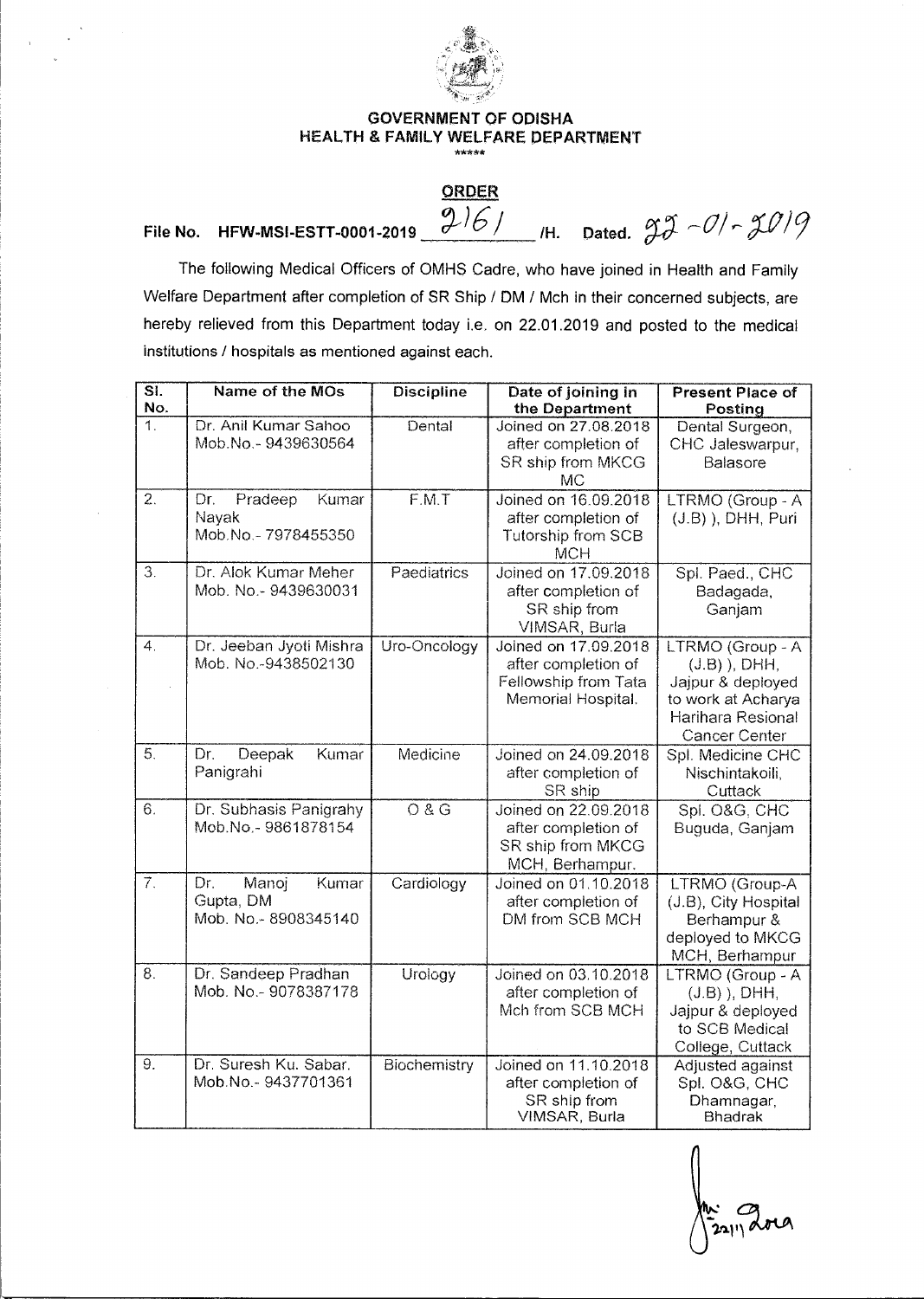| 10.               | Dr. Bandana Soren                                             | Physiology           | Joined at Directorate<br>on 01.08.2018 after<br>completion of PG<br>from SCB MCH | Adjusted against<br>Spl. O&G, CHC<br>Khandapada.<br>Nayagarh                                                                     |
|-------------------|---------------------------------------------------------------|----------------------|----------------------------------------------------------------------------------|----------------------------------------------------------------------------------------------------------------------------------|
| 11.               | Dr. Sunita Sethy<br>Mob.No.- 7873178594                       | Medicine             | Joined on 15.10.2018<br>after completion of<br>SR ship from SCB<br><b>MCH</b>    | Spl. Medicine,<br>CHC Talpalli,<br>Baragarh                                                                                      |
| 12.               | Goutam<br>Kumar<br>Dr.<br>Mishra.<br>Mob.No.-9861280573       | Urology              | Joined on 29.10.2018<br>after completion of<br>Mch from SCB MCH                  | LTRMO (Group - A<br>$(J.B)$ ), DHH,<br>Koraput &<br>deployed to work<br>at SLN MCH,<br>Koraput                                   |
| 13.               | Pradeepta Kumar<br>Dr.<br>Panda.<br>Mob.No.-9938959968        | Urology              | Joined on 29.10.2018<br>after completion of<br>Mch from SCB MCH                  | LTRMO (Group - A<br>$(J.B)$ , DHH,<br>Bolangir &<br>deployed to work<br>at Bhima Bhoi<br>Medical College &<br>Hospital, Bolangir |
| 14.               | Kaibalya<br>Dr.<br>Ranjan<br>Dash.<br>Mob.No.-7978793818      | Gastroenterol<br>ogy | Joined on 29.10.2018<br>after completion of<br>DM from SCB MCH                   | LTRMO (Group - A<br>$(J.B)$ ), DHH,<br>Jagatsinghpur &<br>deployed to SCB<br>Medical College,<br>Cuttack                         |
| 15.               | Dr. Ranjit Behera.<br>Mob.No.-7978083504                      | Neurosurgery         | Joined on 29.10.2018<br>after completion of<br>Mch from SCB MCH                  | LTRMO (Group-A<br>(J.B), City Hospital<br>Berhampur &<br>deployed to MKCG<br>MCH, Berhampur                                      |
| 16.               | Dr. Bishnupada Nayak<br>Mob.No.-9437124539                    | Plastic<br>Surgery   | Joined on 29.10.2018<br>after completion of<br>Mch from SCB MCH                  | LTRMO (Group - A<br>$(J.B)$ ), DHH,<br>Jagatsinghpur &<br>deployed to SCB<br>Medical College,<br>Cuttack                         |
| $\overline{17}$ . | <b>Dipak</b><br>Narayan<br>Dr.<br>Lenka<br>Mob.No.-9861240481 | Cardiology           | Joined on 29.10.2018<br>(AN) after completion<br>of DM from SCB<br><b>MCH</b>    | LTRMO (Group - A<br>$(J.B)$ ), DHH,<br>Jagatsinghpur &<br>deployed to SCB<br>Medical College,<br>Cuttack                         |
| 18.               | Nihar<br>Ranjan<br>Dr.<br>Parida<br>Mob. No.- 9437832526      | Cardiology           | Joined on 30.10.2018<br>after completion of<br>DM from SCB MCH                   | LTRMO (Group - A<br>$(J.B)$ ), DHH,<br>Jagatsinghpur &<br>deployed to SCB<br>Medical College,<br>Cuttack                         |
| 19.               | Mahesh<br>Kumar<br>Dr.<br>Mandal<br>Mob. No.- 9439523500      | Plastic<br>Surgery   | Joined on 30.10.2018<br>after completion of<br>Mch from SCB MCH                  | LTRMO (Group-A<br>(J.B), City Hospital,<br>Berhampur &<br>deployed to MKCG<br>MCH, Berhampur                                     |
| 20.               | Dr.<br>Sibanarayan<br>Bhujabal.<br>Mob. No-9437258873         | Neurosurgery         | Joined on 30.10.2018<br>after completion of<br>Mch from SCB MCH                  | LTRMO (Group-A<br>(J.B), City Hospital,<br>Berhampur &<br>deployed to MKCG<br>MCH, Berhampur                                     |

-22112 and

 $\label{eq:2.1} \begin{array}{l} \mathcal{A}(\mathbf{r})=\mathcal{A}(\mathbf{r})\\ \mathcal{A}(\mathbf{r})=\mathcal{A}(\mathbf{r}) \end{array}$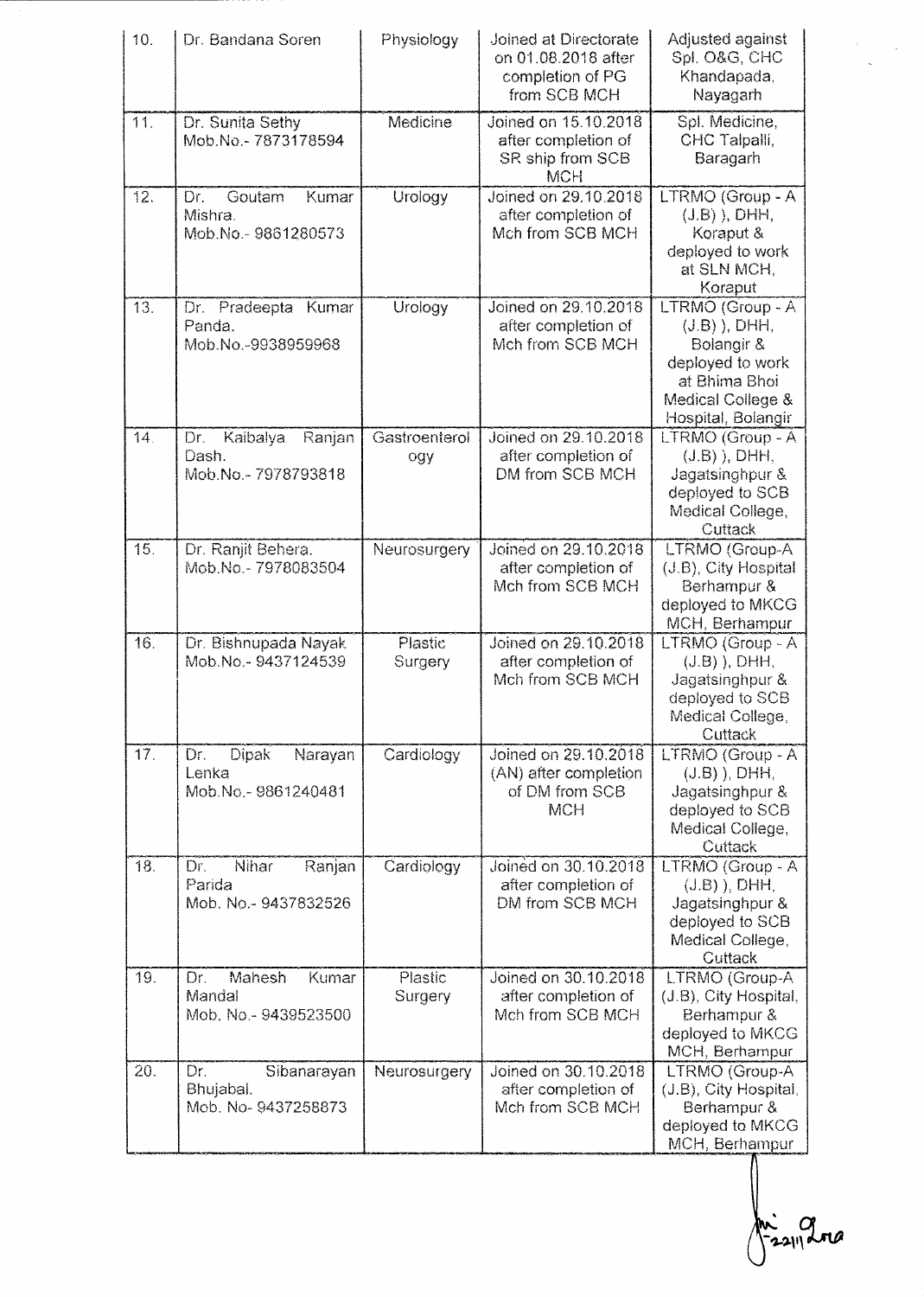| 21. | Dr.<br>Kumar<br>Pankaj<br>Swarnakar<br>Mob. No-9437327036 | Neurosurgery       | Joined on 30.10.2018<br>after completion of<br>Mch from SCB MCH                 | LTRMO (Group - A<br>$(J.B)$ , DHH,<br>Koraput &<br>deployed to SLN<br>MCH, Koraput                       |
|-----|-----------------------------------------------------------|--------------------|---------------------------------------------------------------------------------|----------------------------------------------------------------------------------------------------------|
| 22. | Deepak<br>Dr.<br>Kumar<br>Dash<br>Mob. No-8280310996      | Endocrinology      | Joined on 30.10.2018<br>after completion of<br>DM from SCB MCH                  | LTRMO (Group - A<br>$(J.B)$ ), City<br>Hospital,<br>Berhampur &<br>deployed to MKCG<br>MCH, Berhampur    |
| 23. | Dr. Satyajit Samal<br>Mob. No.-8895385519                 | Urology            | Joined on<br>30.10.2018(AN) after<br>completion of Mch<br>from SCB MCH          | LTRMO (Group - A<br>$(J.B)$ ), DHH,<br>Kendrapara &<br>deployed to SCB<br>Medical College,<br>Cuttack    |
| 24. | Dr. Sitarasmi Rath<br>Mob. No.-9437627771                 | Cardiology         | Joined on 30.10.2018<br>after completion of<br>DM from SCB MCH                  | LTRMO (Group - A<br>$(J.B)$ , DHH,<br>Jajpur & deployed<br>to SCB Medical<br>College, Cuttack            |
| 25. | Ashwini<br>Dr.<br>kumar<br>Sahu<br>Mob. No.- 9337422652   | Neurology          | Joined on 01.11.2018<br>after completion of<br>DM from SCB MCH                  | LTRMO (Group - A<br>$(J.B)$ ), DHH,<br>Khurdha &<br>deployed to Capital<br>Hospital, BBSR                |
| 26. | Rashmi<br>Dr.<br>Ranjan<br>Mohanty<br>Mob. No.-8249486520 | Plastic<br>Surgery | Joined on 02.11.2018<br>after completion of<br>Mch from SCB MCH                 | LTRMO (Group - A<br>$(J.B)$ ), DHH,<br>Kendrapara &<br>deployed to SCB<br>Medical College,<br>Cuttack    |
| 27. | Dr. Deepak Bansal<br>Mob. No.-8895381828                  | Neurosurgery       | Joined on 03.11.2018<br>after completion of<br>Mch from SCB MCH                 | LTRMO (Group - A<br>$(J.B)$ ), DHH,<br>Jagatsinghpur &<br>deployed to SCB<br>Medical College,<br>Cuttack |
| 28. | Dr. Amalendu Jena<br>Mob. No.- 9437119899                 | Nephrology         | Joined on 01.11.2018<br>after completion of<br>DM from SCB MCH                  | LTRMO (Group - A<br>$(J.B)$ , DHH,<br>Khurdha &<br>deployed to Capital<br>Hospital, BBSR                 |
| 29. | Dr. Dolamani Tandi<br>Mob. No.- 9777120015                | Paediatrics        | Joined on 08.11.2018<br>after completion of<br>SR ship from<br>VIMSAR, Burla    | Spl. Paed., CHC<br>Kolabira,<br>Jharsuguda                                                               |
| 30. | Subash<br>Ranjan<br>Dr.<br>Behera                         | Endocrinology      | Joined on 02.11.2018<br>after completion of<br>DM from SCB MCH                  | LTRMO (Group - A<br>$(J.B)$ , DHH,<br>Khurdha &<br>deployed to Capital<br>Hospital, BBSR                 |
| 31. | Dr.<br>Jyoti<br>Ranjan<br>Behera.<br>Mob.No.-9861280661   | Paediatrics        | Joined on 10.11.2018<br>after completion of SR<br>ship from VIMSAR,<br>Burla    | Spl. Paed., CHC<br>Nischintakoili,<br>Cuttack                                                            |
| 32. | Manas<br>Dr.<br>Ranjan<br>Sahoo.<br>Mob. No.-9776792060   | Psychiatry         | Joined on 13.11.2018<br>after completion of<br>SR ship from SCB<br>MCH, Cuttack | LTRMO (Group - A<br>$(J.B)$ ), DHH,<br>Sundargarh and<br>allowed to do the<br>Spl. Duty in Psy.          |

Mrs 211 2019.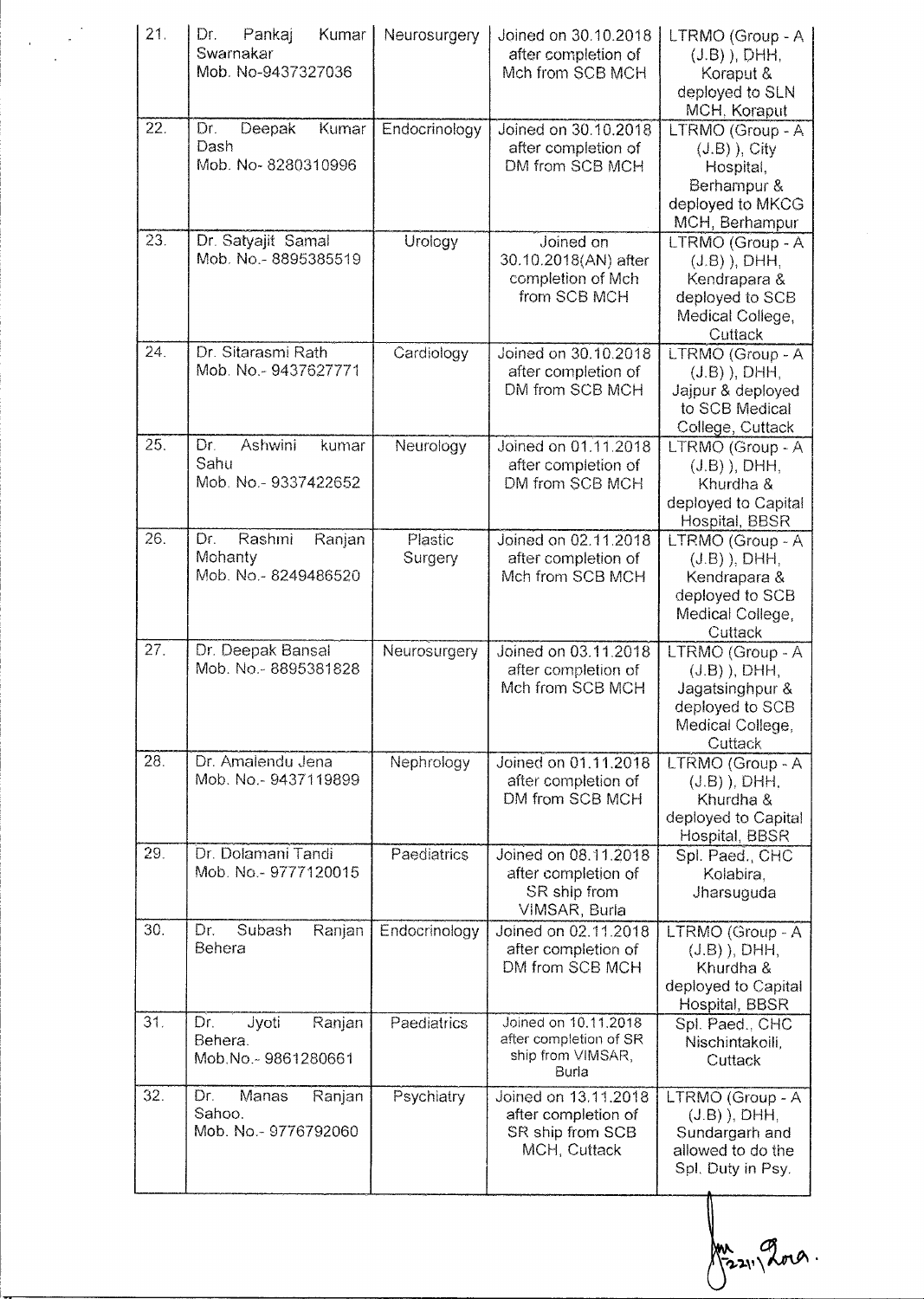| 33. | Dr. Bijaye Partha Ray.<br>Mob. No.-8658449222              | Anaesthesiolo<br>gу | Joined on 13.11.2018<br>from AHRCC,<br>Cuttack                                               | LTRMO (Group - A<br>$(J, B)$ ), DHH,<br>Deogarh and<br>allowed to do the<br>Spl duty in<br>Aneasth.                                                     |
|-----|------------------------------------------------------------|---------------------|----------------------------------------------------------------------------------------------|---------------------------------------------------------------------------------------------------------------------------------------------------------|
| 34. | Dr. Debasis Sahoo.<br>Mob.No.-9178377967                   | Anaesthesiolo<br>gу | Joined on 13.11.2018<br>from AHRCC,<br>Cuttack                                               | LTRMO (Group - A<br>$(J.B)$ ), DHH,<br>Kandhamal                                                                                                        |
| 35. | Dr. Deepak Das<br>Mob. No.-9437219396                      | Neurosurgery        | Joined on 13.11.2018<br>after completion of<br>SR ship from SCB<br>MCH, Cuttack              | LTRMO (Group-A<br>(J.B), City Hospital<br>Berhampur &<br>deployed to MKCG<br>MCH, Berhampur                                                             |
| 36. | Dr. Banashree Swain                                        | Biochemistry        | Joined on 13.11.2018<br>after completion of<br>SR ship from SCB<br>MCH, Cuttack              | LTRMO (Group - A<br>$(J.B)$ ), SDH<br>Rairangapur,<br>Mayurbhanja                                                                                       |
| 37. | Dr. Itibrata Mohanta.<br>Mob. No.-9437106141               | Neurosurgery        | Joined on 16.11.2018<br>after completion of<br>SR ship from SCB<br>MCH, Cuttack              | LTRMO (Group - A<br>$(J.B)$ , DHH,<br>Jagatsinghpur &<br>deployed to SCB<br>Medical College,<br>Cuttack                                                 |
| 38. | Dr. Mrunmayee Patra<br>Mob. No.-8984065236                 | Pathology           | Joined on 17.11.2018<br>after completion of<br>SR ship/Tutor from<br><b>SCB MCH, Cuttack</b> | LTRMO (Group - A<br>$(J.B)$ ), DHH,<br>Kalahandi and<br>allowed to do Spl<br>duty in Pathology                                                          |
| 39. | Dr.<br>Manas<br>Ranjan<br>Satpathy.<br>Mob. No.-9437901692 | E.N.T               | Joined on 19.11.2018<br>after completion of<br>SR ship from MKCG,<br>Berhampur               | LTRMO (Group - A<br>$(J.B)$ , SDH<br>Rairangapur,<br>Mayurbhanja and<br>allowed to do the<br>Spl duty in ENT                                            |
| 40. | Dr. Jitendra Sarangi.<br>Mob. No.-9437443066               | Orthopaedics        | Joined on 19.11.2018<br>after completion of<br>SR ship from SCB<br>MCH, Cuttack              | LTRMO (Group - A<br>$(J.B)$ , DHH,<br>Khurdha & deployed<br>to work at Trauma<br>Care Center,<br>Khurdha and allowed<br>to do the Spl duty in<br>Ortho. |
| 41. | Mani<br>Charan<br>Dr.<br>Satapathy.<br>Mob. No.-9776227565 | Neurosurgery        | Joined on 19.11.2018<br>after completion of<br>SR ship from SCB<br>MCH, Cuttack              | LTRMO (Group - A<br>$(J.B)$ , DHH,<br>Jajpur & deployed<br>to SCB Medical<br>College, Cuttack                                                           |
| 42. | Dr. Sandeep Lenka                                          | Orthopaedics        | Joined on 19.11.2018<br>after completion of<br>SR ship from SCB<br>MCH, Cuttack              | LTRMO (Group - A<br>$(J.B)$ , DHH,<br>Bargarh and<br>allowed to do Spl<br>duty in Ortho.                                                                |
| 43. | Ambika<br>Prasad<br>Dr.<br>Panda<br>Mob. No.-9556635516    | Anaesthesiolo<br>gу | Joined on 20.11.2018<br>after completion of<br>SR ship from SCB<br>MCH, Cuttack              | LTRMO (Group - A<br>$(J.B)$ ), DHH,<br>Rayagada and<br>allowed to do Spl<br>duty in Anaesth.                                                            |
| 44. | Dr. Debabrata Panda<br>Mob. No.- 9437435795                | Anaesthesiolo<br>gу | Joined on 20.11.2018<br>after completion of<br>SR ship from SCB<br>MCH, Cuttack              | LTRMO (Group - A<br>$(J.B)$ , DHH,<br>Sundargarh and<br>allowed to do Spl<br>duty in Anaesth                                                            |

-14:0  $\cdot$  Cq.

Ŷ.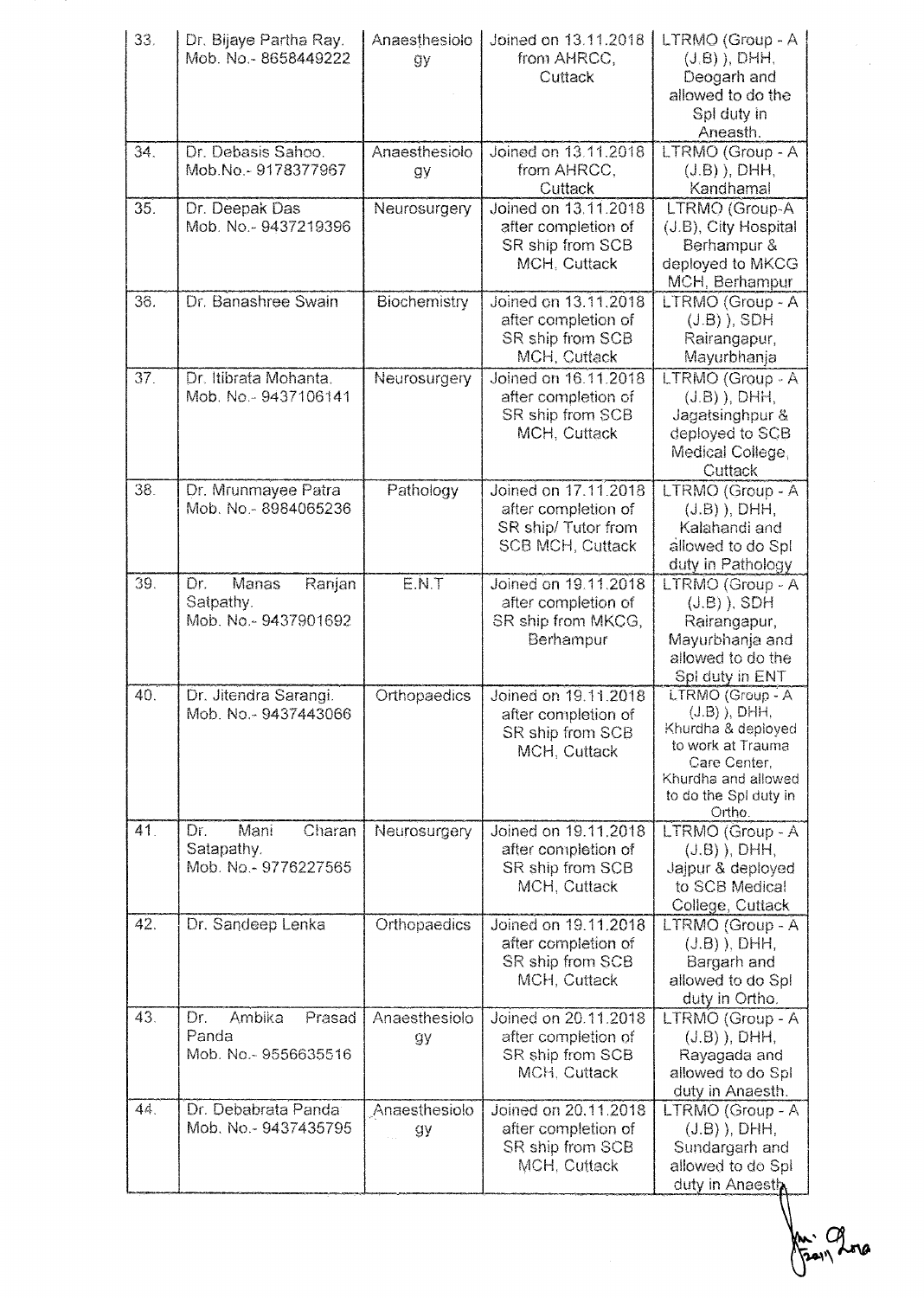| 45. | Dr.<br>Devi<br>Prasad<br>Pradhan<br>Mob. No.-8270895657 | Biochemistry          | Joined on 19.11.2018<br>after completion of<br>Tutor from SCB<br>MCH, Cuttack             | Adjusted against<br>Spl. O&G, CHC<br>Sukrull,<br>Mayurbhanja                                      |
|-----|---------------------------------------------------------|-----------------------|-------------------------------------------------------------------------------------------|---------------------------------------------------------------------------------------------------|
| 46. | Dr. Rabinarayan Dash<br>Mob.No.-8763873351              | 08G                   | Joined on 22.11.2018<br>after completion of<br>SR ship from<br>VIMSAR, Burla              | Spl. O&G, CHC<br>Bukurmunda,<br>Baragarh                                                          |
| 47. | Dr. Shiba Sai Swarup<br>Mob. No.- 7008398578            | Community<br>Medicine | Joined on 22.11.2018<br>after completion of<br>PG from Hi-Tech<br>MCH, BBSR               | Adjusted against<br>Spl. O&G, CHC<br>Jirala, Dhenkanal                                            |
| 48. | Dr. Arati Behera<br>Mob. No.-8895813490                 | O & G                 | Joined on 24.11.2018<br>after completion of<br>SR from SCB MCH                            | Spl. O&G, CHC<br>Mundrajore,<br>Jharsuguda                                                        |
| 49. | Krishna<br>Dr.<br>Arpita<br>Sahoo.                      | ENT                   | Joined on 28.11.2018<br>after completion of<br>SR from SCB MCH                            | LTRMO (Group - A<br>(J.B)), SDH Bonai,<br>Sundargarh and<br>allowed to do Spi<br>duty in ENT.     |
| 50. | Dr. Nihar Ranjan Rath<br>Mob.No.-8328962539             | Psychiatry            | Joined on 01.12.2018<br>after completion of<br>SR from SCB MCH                            | LTRMO (Group - A<br>$(J.B)$ , DHH,<br>Keonjhar and<br>allowed to do the<br>Spl duty in Psy.       |
| 51. | Sailen<br>Kumar<br>Dr.<br>Mishra<br>Mob.No.-7504325420  | Pharmacolog<br>٧      | Joined on 21.11.2018<br>after completion of<br>Tutor from SCB MCH                         | Adjusted against<br>Spl. Paed, CHC<br>Khamara, Anugul                                             |
| 52. | Dr. Uday Hembram                                        | Microbiology          | Joined on 05.11.2018<br>at DHS, Odisha after<br>completion of Tutor<br>from VIMSAR, Burla | LTRMO (Group - A<br>$(J.B)$ ), SDH<br>Talcher, Anugul                                             |
| 53. | Dr. Gorachand Murmu                                     | General<br>Surgery    | Joined on 03.12.2018<br>after completion of<br>SR from SCB MCH                            | LTRMO (Group - A<br>(J.B) ), SDH Bonai,<br>Sundargarh and<br>allowed to do Spl<br>duty in Surgery |
| 54. | Dr.<br>Aparajita<br>Mohapatra                           | Pharmacolog<br>У      | Joined on 03.12.2018<br>after relieve from the<br>post of Tutor from<br>PRM MCH, Baripada | Adjusted against<br>Spl. Surgery CHC<br>Govindpur,<br>Sambalpur                                   |
| 55. | Bhabani<br>Dr.<br>Prasad<br>Panda<br>Mob.No.-9439253201 | General<br>Medicine   | Joined on 05.12.2018<br>after completion of<br>SR from SCB MCH                            | Spl. Medicine,<br>CHC R.G Pur,<br>Mayurbhanj                                                      |

 $\epsilon$ 

 $\overline{\phantom{a}}$ 

By order of the Governor Av. O<br>Additional Secretary to Government